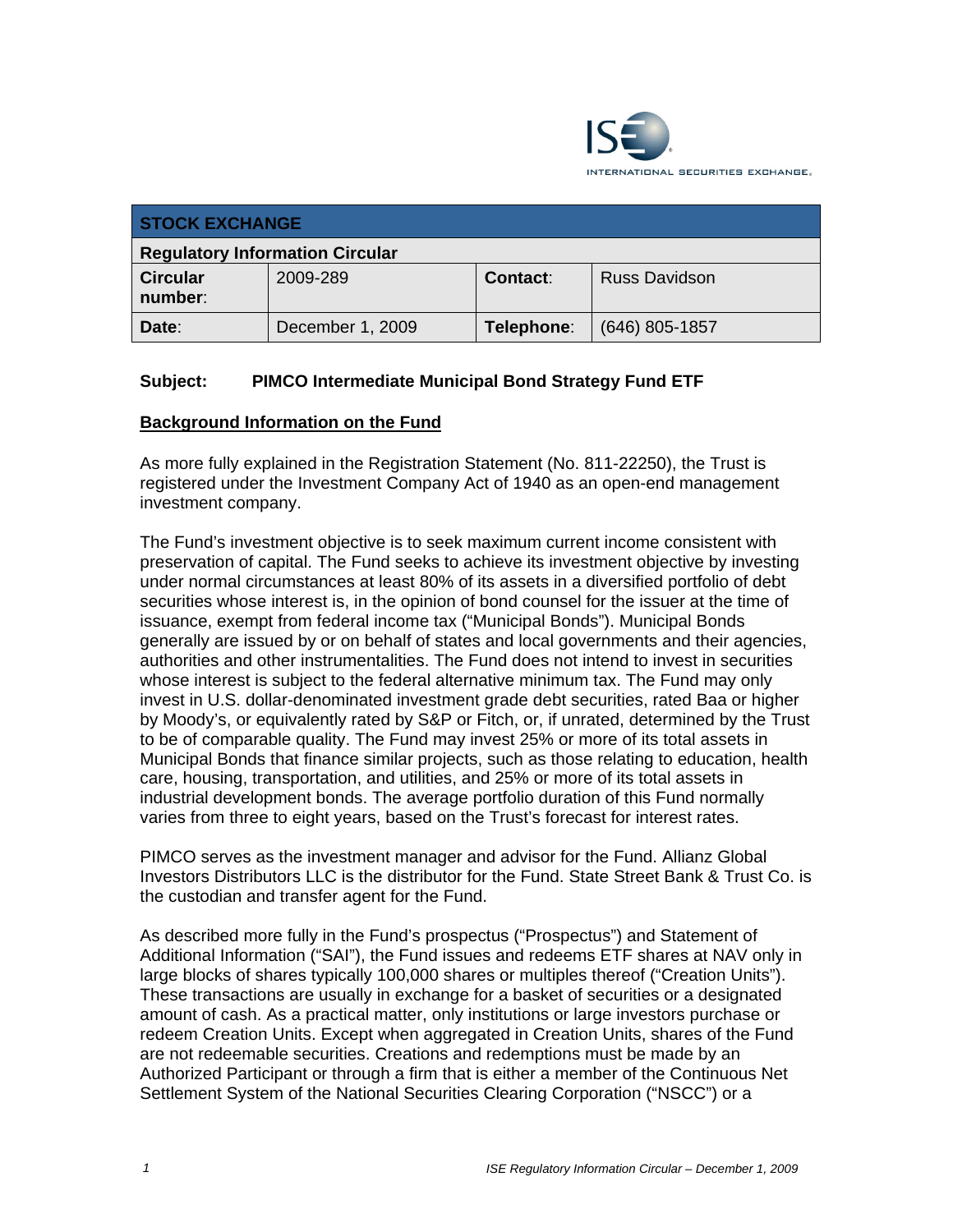Depository Trust Company participant, and in each case, must have executed an agreement with the Distributor with respect to creations and redemptions of Creation Unit aggregations.

The Fund distributes substantially all of its net investment income to shareholders in the form of dividends. The Fund intends to declare and distribute income dividends monthly to shareholders of record. In addition, the Fund distributes any net capital gains it earns from the sale of portfolio securities to shareholders no less frequently than annually. Net short-term capital gains may be paid more frequently. Dividend payments are made through DTC participants and indirect participants to beneficial owners then of record with proceeds received from a Fund.

The Depository Trust Company ("DTC") will serve as securities depository for the Shares, which may be held only in book-entry form; stock certificates will not be issued. DTC, or its nominee, is the record or registered owner of all outstanding Shares.

The NAV per Share of the Fund will be determined as of the close of trading (normally, 4:00 p.m. Eastern Time ("ET")) on each day that the Exchange is open for business (a "Business Day"). NAV will be available from the Distributor and is also available to National Securities Clearing Corporation ("NSCC") participants through data made available from NSCC.

The Trust's registration statement describes the various fees and expenses for the Fund's Shares. For a more complete description of the Fund and the underlying index, visit www.pimcoetfs.com.

# **Principal Risks**

Interested persons are referred to the Prospectus for a description of risks associated with an investment in the Shares. These risks include the risk that the Fund's return may not match the return of its index for a number of reasons including the incursion by the Fund of operating expenses and costs not applicable to its index. In addition, as noted in the Prospectus, the Shares may trade at market prices that may differ from their NAV. The NAV of the Shares will fluctuate with changes in the market value of the Fund's holdings. The market prices of the Shares will fluctuate in accordance with changes in NAV as well as the supply and demand for the Shares.

# **Exchange Rules Applicable to Trading in the Shares**

The Shares are considered equity securities, thus rendering trading in the Shares subject to the Exchange's existing rules governing the trading of equity securities.

# **Trading Hours**

Trading in the Shares on ISE is on a UTP basis and is subject to ISE equity trading rules. The Shares will trade from 8:00 a.m. until 8:00 p.m. Eastern Time. Equity Electronic Access Members (" Equity EAMs") trading the Shares during the Extended Market Sessions are exposed to the risk of the lack of the calculation or dissemination of underlying index value or intraday indicative value ("IIV"). For certain derivative securities products, an updated underlying index value or IIV may not be calculated or publicly disseminated in the Extended Market hours. Since the underlying index value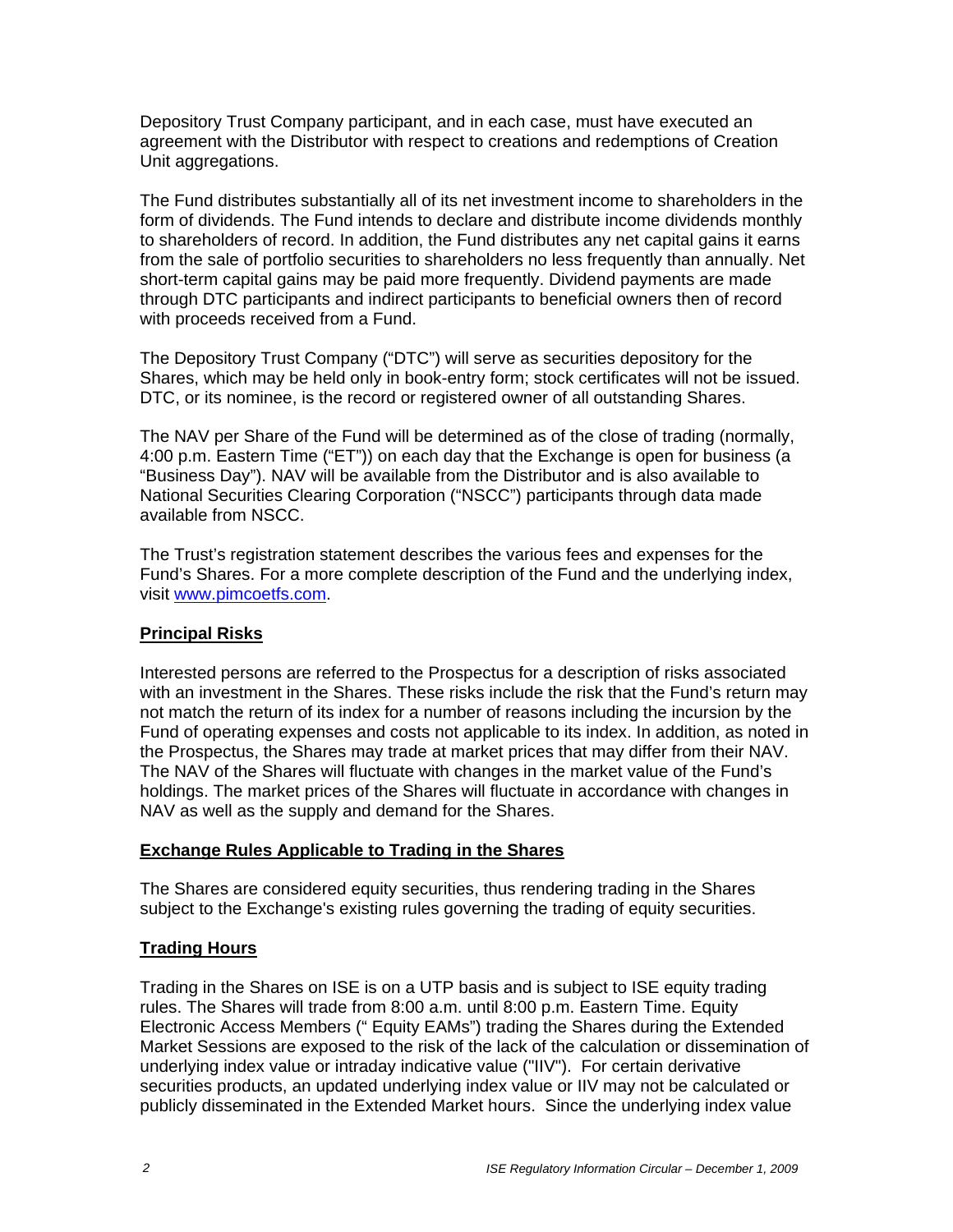and IIV are not calculated or widely disseminated during Extended Market hours, an investor who is unable to calculate implied values for certain derivative securities products during Extended Market hours may be at a disadvantage to market professionals.

## **Trading Halts**

ISE will halt trading in the Shares in accordance with ISE Rule 2101(a)(2)(iii). The grounds for a halt under this Rule include a halt by the primary market because it stops trading the Shares and/or a halt because dissemination of the IIV or applicable currency spot price has ceased, or a halt for other regulatory reasons. In addition, ISE will stop trading the Shares if the primary market de-lists the Shares.

#### **Delivery of a Prospectus**

Pursuant to federal securities laws, investors purchasing Shares must receive a prospectus prior to or concurrently with the confirmation of a transaction. Investors purchasing Shares directly from the Fund (by delivery of the Deposit Amount) must also receive a prospectus.

Prospectuses may be obtained through the Distributor or on the Fund's website. The Prospectus does not contain all of the information set forth in the registration statement (including the exhibits to the registration statement), parts of which have been omitted in accordance with the rules and regulations of the SEC. For further information about the Fund, please refer to the Trust's registration statement.

#### **Exemptive, Interpretive and No-Action Relief Under Federal Securities Regulations**

The Commission has issued a letter dated November 10, 2009, (the "No-Action Letter") granting exemptive, interpretive and no-action relief from certain provisions of and rules under the Securities Exchange Act of 1934 for the Fund. See Letter to W. John McGuire, Morgan, Lewis & Bockius dated November 10, 2009 form Josephine A. Tao, Assistant Director, SEC Division of Trading and Markets. Equity EAMs are referred to the No-Act Letter for a complete description of the relief granted.

#### **Regulation M Exemptions**

Generally, Rules 101 and 102 of Regulation M prohibit any "distribution participant" and its "affiliated purchasers" from bidding for, purchasing, or attempting to induce any person to bid for or purchase any security which is the subject of a distribution until after the applicable restricted period, except as specifically permitted in Regulation M. The provisions of the Rules apply to underwriters, prospective underwriters, brokers, dealers, and other persons who have agreed to participate or are participating in a distribution of securities.

#### **Rules 101 and 102 of Regulation M**

Based on representations made by the issuer in the letter requesting no-action relief, the Division confirmed in the No-Action Letter that the Trust is excepted under paragraph (c)(4) of Rule 101 of Regulation M with respect to the New Series thus permitting persons who may be deemed to be participating in a distribution of Shares of each of the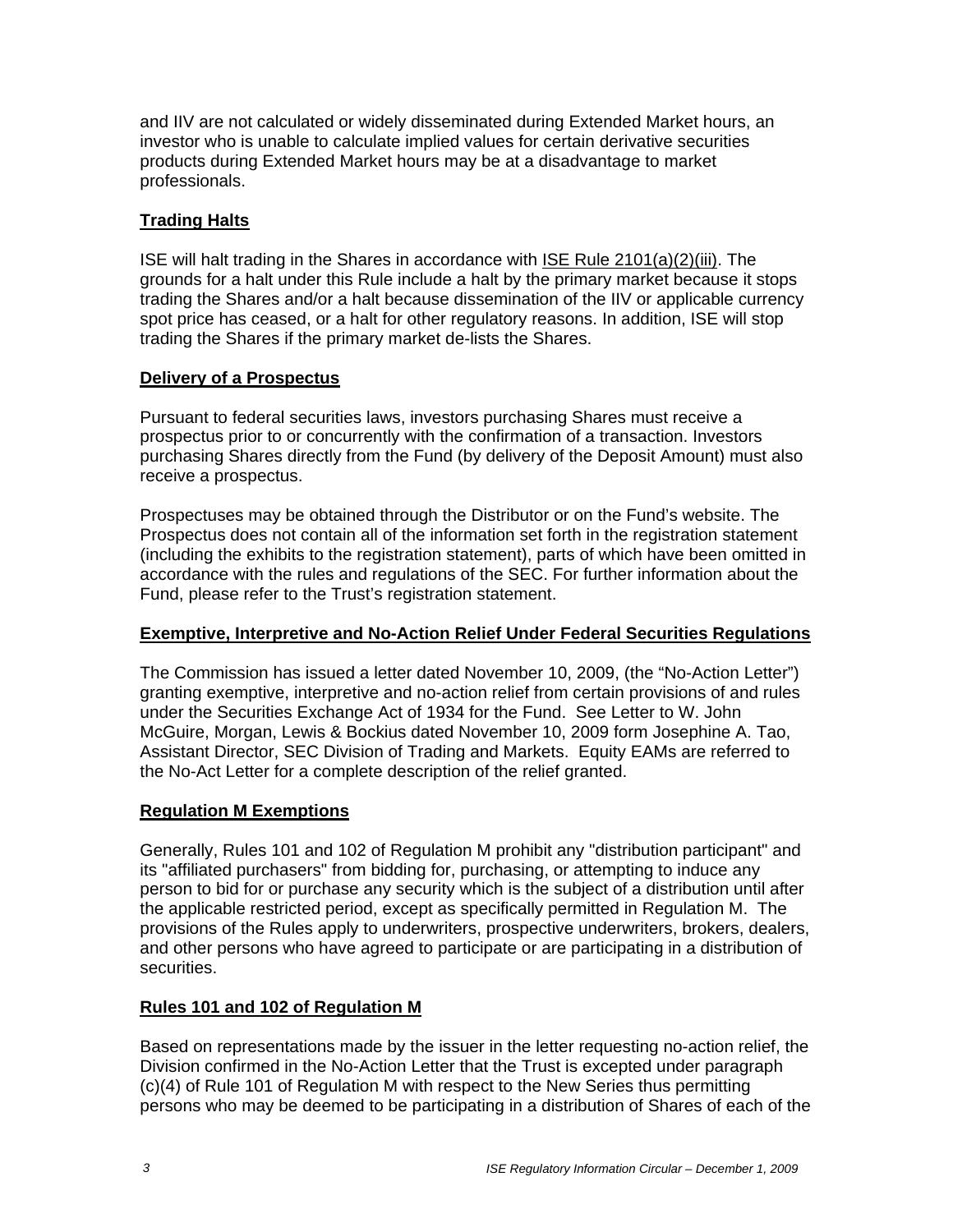New Series to bid for or purchase such Shares during their participation in such distribution.

In addition the Division confirmed the interpretation of Rule 101 of Regulation M that a redemption of Creation Unit size aggregations of Shares of the New Shares and the receipt of Portfolio Securities in exchange therefore by a participant in a distribution of Shares of the New Shares would not constitute an "attempt to induce any person to bid for or purchase a covered security, during the applicable restricted period" within the meaning of Regulation M, therefore would not violate Regulation M.

Based on representations made by the issuer in the letter requesting no-action relief, the Division confirmed in the No-Action Letter that the Trust is excepted under paragraph (d)(4) of Rule 102 of Regulation M with respect to the New Series, thus permitting the New Series to redeem Shares of each of the New Series during the continuous offering of such shares.

#### **Rule 10b-17**

Rule 10b-17, with certain exceptions, requires an issuer of a class of publicly traded securities to give notice of certain specified actions (for example, a dividend distribution, stock split, or rights offering) relating to such class of securities in accordance with Rule 10b-17(b).

Based on representations made by the issuer in the letter requesting no-action relief, the Commission granted an exemption from the requirements of Rule 10b-17 to the Trust with respect to the transactions in the Shares.

**This Regulatory Information Circular is not a statutory Prospectus. Equity EAMs should consult the Trust's Registration Statement, SAI, Prospectus and the Fund's website for relevant information.**